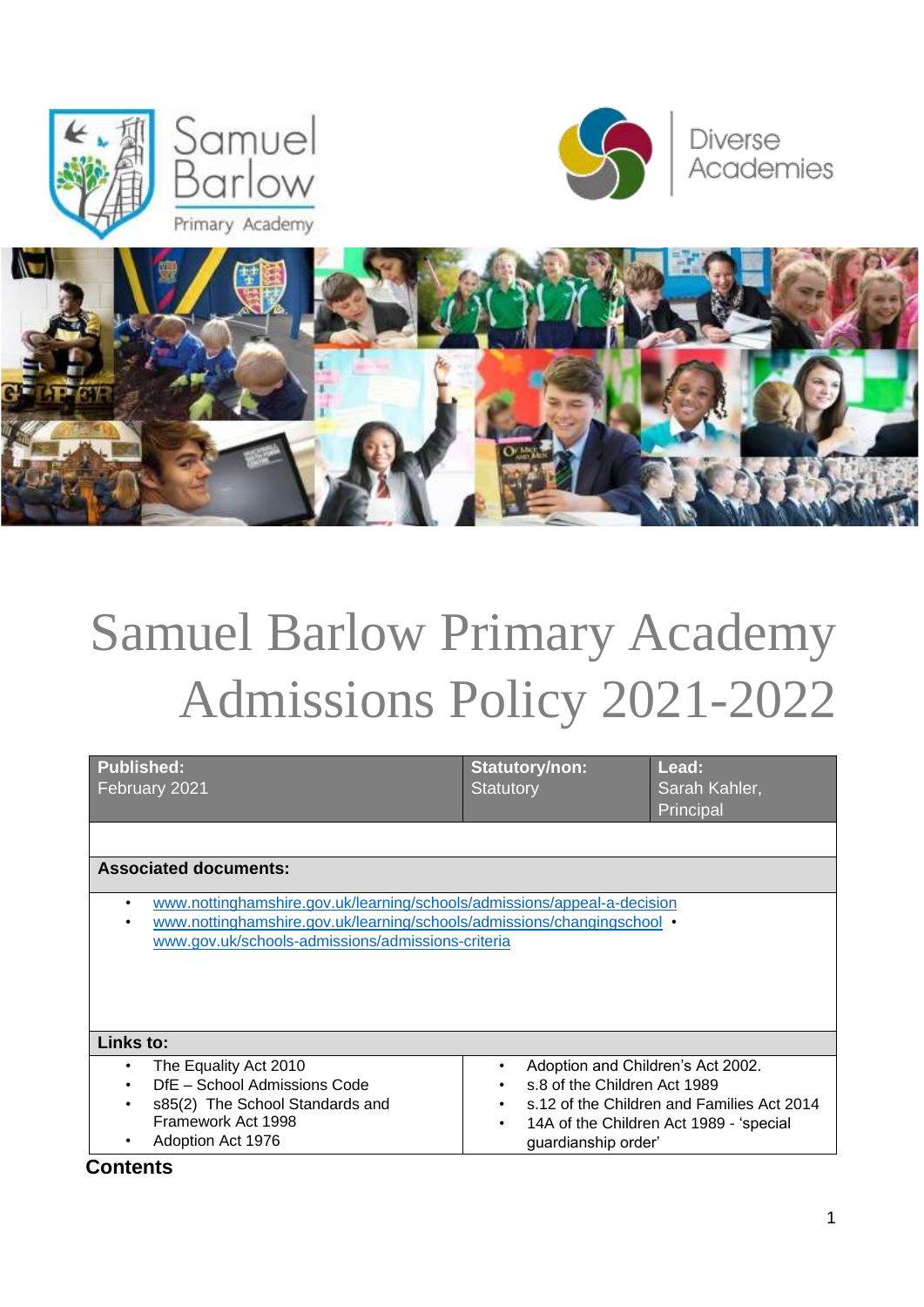| 1.       |  |
|----------|--|
| 2.       |  |
| 3.       |  |
| 4.<br>5. |  |
| 6.<br>7. |  |
| 8.       |  |
| 9.       |  |
| 10.      |  |
| 11.      |  |
| 12.      |  |
| 13.      |  |
| 14.      |  |
| 15.      |  |
| 16.      |  |
| 17.      |  |
| 18.      |  |

## **1. Executive Summary**

1.1 The School Admissions Code ('the Code') has been issued under Section 84 of the School Standards and Framework Act 1998 ('SSFA 1998'). The Code has been made following a consultation under Section 85(2) of the SSFA 1998 and after being laid before Parliament for forty days.

1.2 This Code came into force on 19 December 2014 and unless otherwise stated, applies with immediate effect. It applies to admission arrangements determined in 2.15 for admission in school year 2016/17 and any future years.

1.3 Application of the Code to Academies. Academies, by which we mean Academy Schools, (including those that are Free Schools), University Technical Colleges and Studio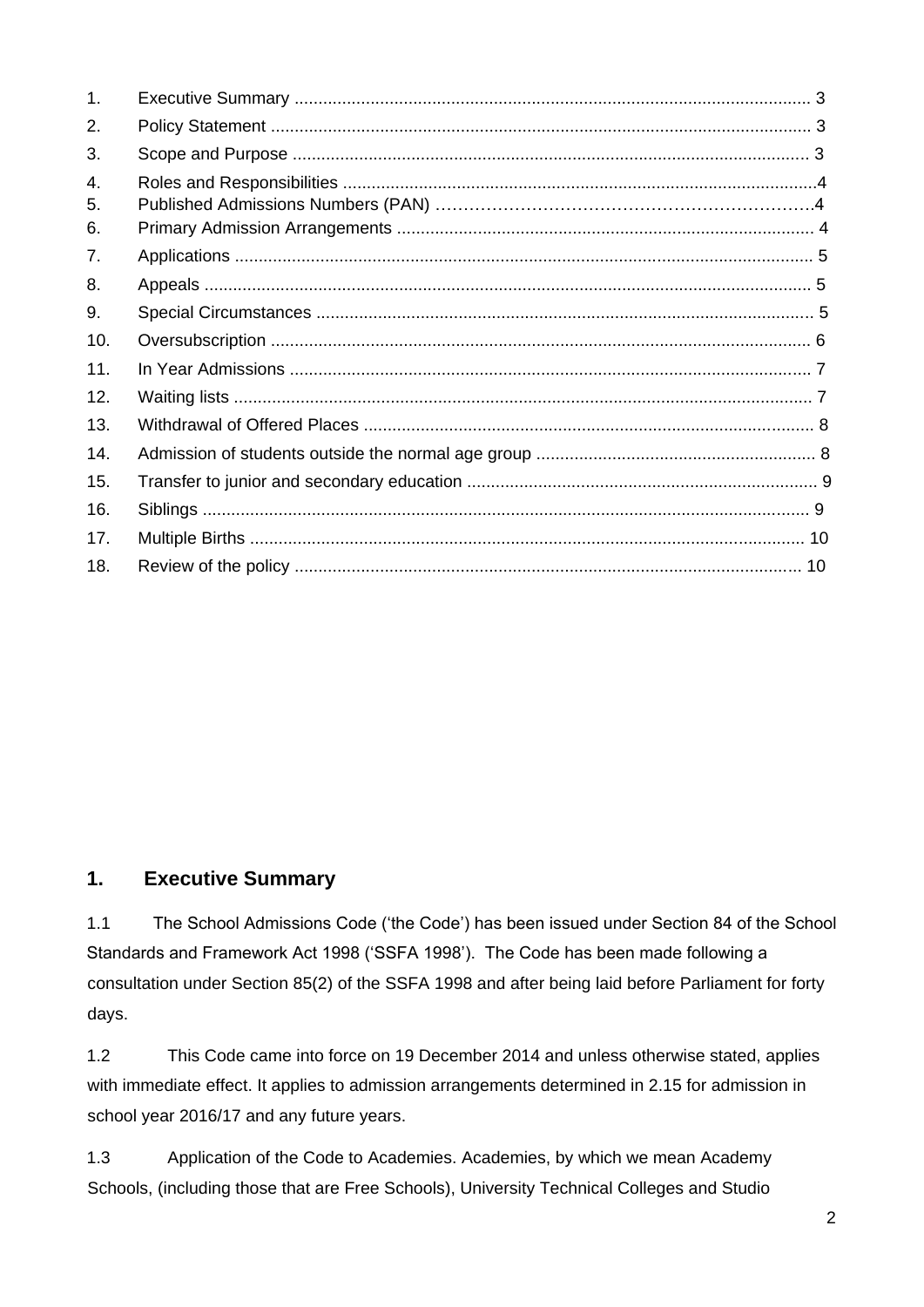Schools, are state-funded, non-fee-paying independent schools set up under a Funding Agreement between the Secretary of State and the proprietor of an Academy (most commonly, and hereafter, referred to as an Academy Trusts).

1.4 Each Academy within Diverse Academies is required by its funding arrangement to comply with 'the code' and the law relating to admissions, although the Secretary of State has the power to vary this requirement where there is demonstrable need.

# **2. Policy Statement**

2.1 Admissions to a Diverse Academy are controlled by the National Co-ordinated Scheme and Diverse Academies participates in Nottinghamshire County Council's Fair Access Protocol.

Full details of the relevant Local Authorities' policy on admissions and the application process are available by visiting the following website:

#### [www.nottinghamshire.gov.uk/learning/schools/admissions/](http://www.nottinghamshire.gov.uk/learning/schools/admissions/)

The Published Admission Number (PAN) will normally be admitted in the academic year beginning in September. This is the admission limit (AAL) set by the Authority after consultation with the Diverse Academies board.

# **3. Scope and Purpose**

The School Admissions Code. The purpose of the Code is to ensure that all school places for maintained schools (excluding maintained special schools) and Academies are allocated and offered in an open and fair way. The Code has the force of law, and where the words 'must' or 'must not' are used, these represent a mandatory requirement.

# **4. Roles and Responsibilities**

The Diverse Academies Trust has overall responsibility for the effective operation of this policy and for ensuring compliance with the relevant statutory framework. The Trust has delegated day-to-day responsibility for operating the policy and ensuring its maintenance and review to (locally) responsible persons in each academy.

## **5. Published admission numbers**

All Diverse Academies are required to have a published admission number. This is the number of pupils each school can admit. This is found on each academy website in their own admissions annex, for this school the PAN is 40.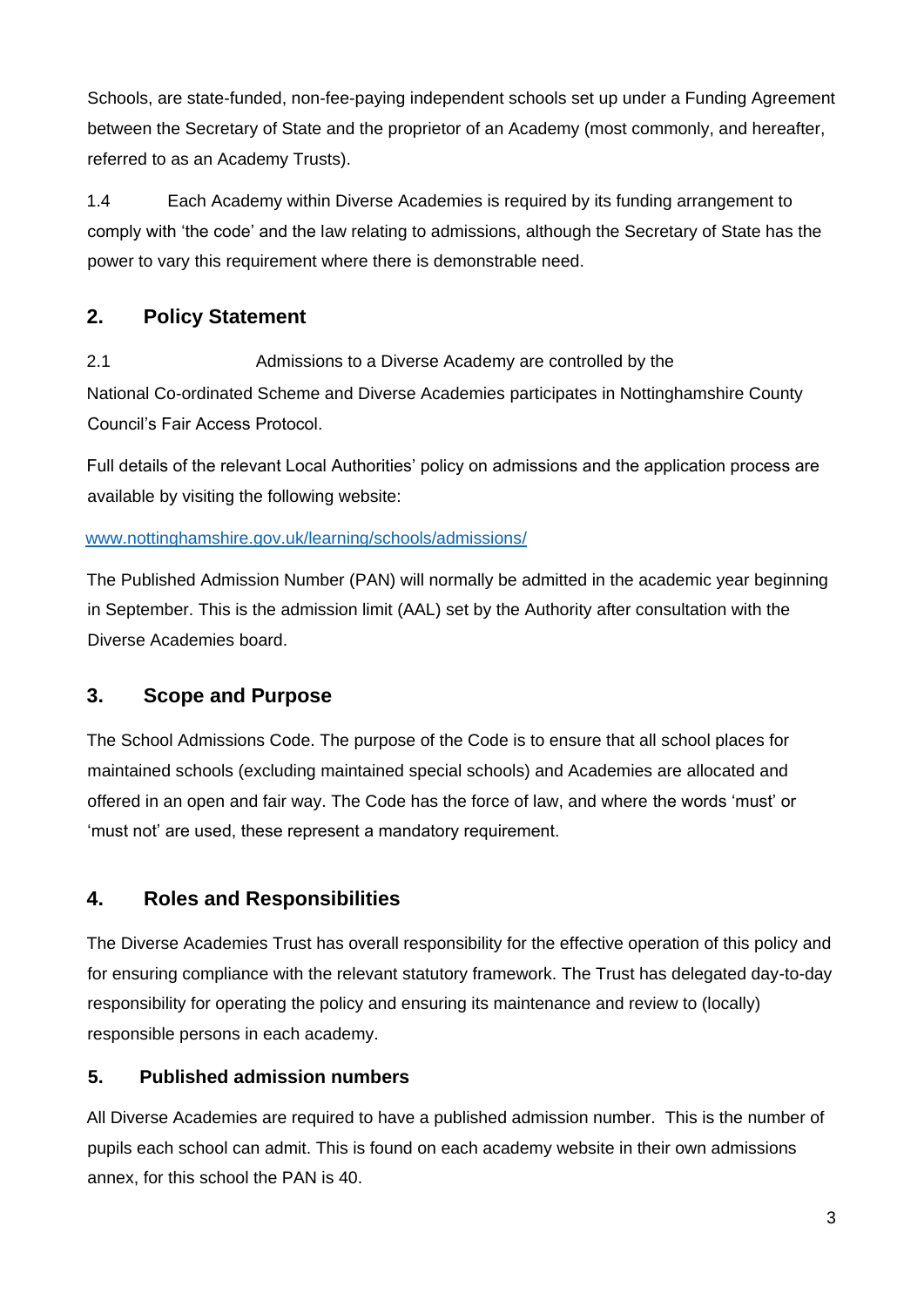# **6. Primary Admission Arrangements**

6.1 Applications to the Reception Year will be determined by the published admission number (PAN). This is the number of children who can be admitted into the Reception Year and preferences are agreed until the PAN for first admission has been reached.

6.2 In the event of over-subscription, the following criteria will be applied, in priority order, to determine which applications will be granted once places have first been allocated to pupils who have a Statement of Special Educational Needs or an Education Health and Care Plan which names the academy:

#### a. Children looked after by a local authority and previously looked after children.

b. Looked after children and previously looked after children, including those children who appear (to the admission authority) to have been in state care outside of England and ceased to be in state care as a result of being adopted.

- c. Children who live in the catchment area and who, at the time of admission, will have a brother or sister attending the academy.
- d. Children of staff who have been employed at Samuel Barlow Primary Academy for at least two years and/or are recruited to fill a demonstrable skill shortage
- e. Other children who live in the catchment area.
- f. Children who live outside the catchment area and who, at the time of admission, will have a brother or sister attending the academy.
- g. Other children who live outside the catchment area.

6.3 The admission round opens in November 2021. The closing date for applications for First admission places in the 2022 cohort is in January 2022.

6.4 Parents can request that the date their child is admitted to school is deferred until a later date in the academic year or until the term in which the child reaches compulsory school age. Parents can request that their child takes up a place part-time until the child reaches compulsory school age.

## **7. Applications**

All applications must be made on the Local Authority Admission Application form, which is available on the relevant Local Authority website.

#### [www.nottinghamshire.gov.uk/education/school-admissions/apply-for-a-school-place](http://www.nottinghamshire.gov.uk/education/school-admissions/apply-for-a-school-place)

The way waiting lists are maintained and used can be found in Lincolnshire / Nottinghamshire County Council's 'Admissions to Schools' booklet.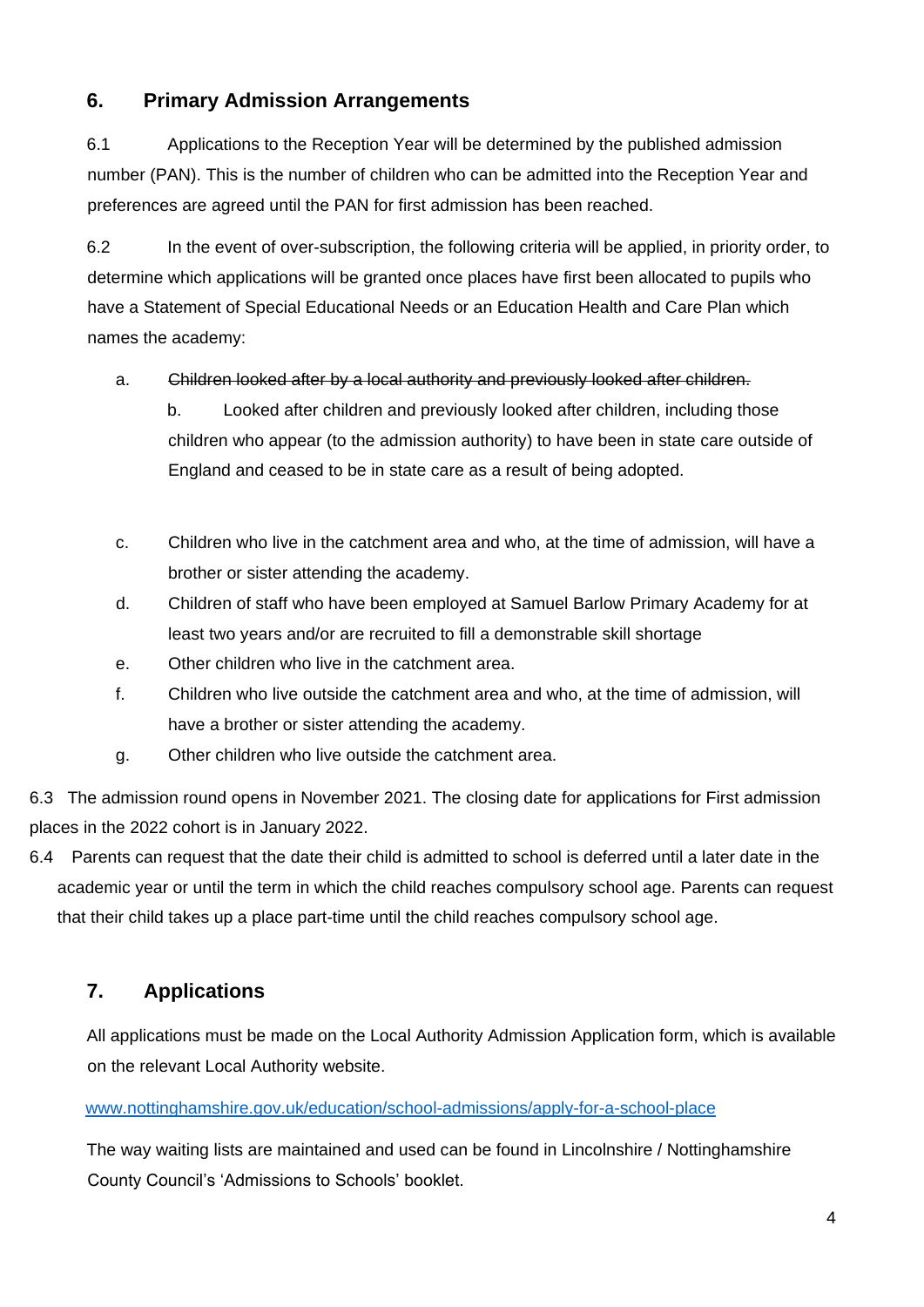#### **7.1 Late Applications**

Late applications received after the closing date will be considered in accordance with the Nottinghamshire County Council co-ordinated scheme.

#### **8. Appeals**

In all cases, if a student is refused a place, parents/carers have a statutory right of appeal. Appellants have at least 20 school days from the date of notification that their application was unsuccessful to prepare and lodge their written appeal. Appeals are heard by an independent appeals panel. The decision of the panel will be binding on parents and on the academy. For more details on appeals please see the following link:

[www.nottinghamshire.gov.uk/learning/schools/admissions/appeal-a-decision/](http://www.nottinghamshire.gov.uk/learning/schools/admissions/appeal-a-decision/)

## **9. Special Circumstances**

9.1 The following groups of students will be given special consideration in their application for a particular place.

a) Children whose particular medical needs, mobility support needs or social circumstances are supported by written evidence from a doctor, social worker or other relevant professional stating that the academy is the only school which could cater for the child's particular needs. The evidence must be presented at the time of application.

9.2 The Local Academy Board will consider each case on its merits and determine the allocation of any such place on the basis of the written evidence. Admission under 'special circumstances' will take precedence over all but the first numbered criteria; **with the only exception being if the Academy decides to invoke clause 3.12 on the Admissions Code:** 

*'Where a governing body does not wish to admit a child with challenging behaviour outside the normal admissions round, even though places are available, it must refer the case to the local authority for action under the Fair Access Protocol 66. This will normally only be appropriate where a school has a particularly high proportion of children with challenging behaviour or previously excluded children. The use of this provision will depend on local circumstances and must be described in the local authority's Fair Access Protocol. This provision will not apply to a looked after child, a previously looked after child or a child with a statement of special educational needs or Education, Health and Care Plan naming the school in question, as these children must be admitted'.*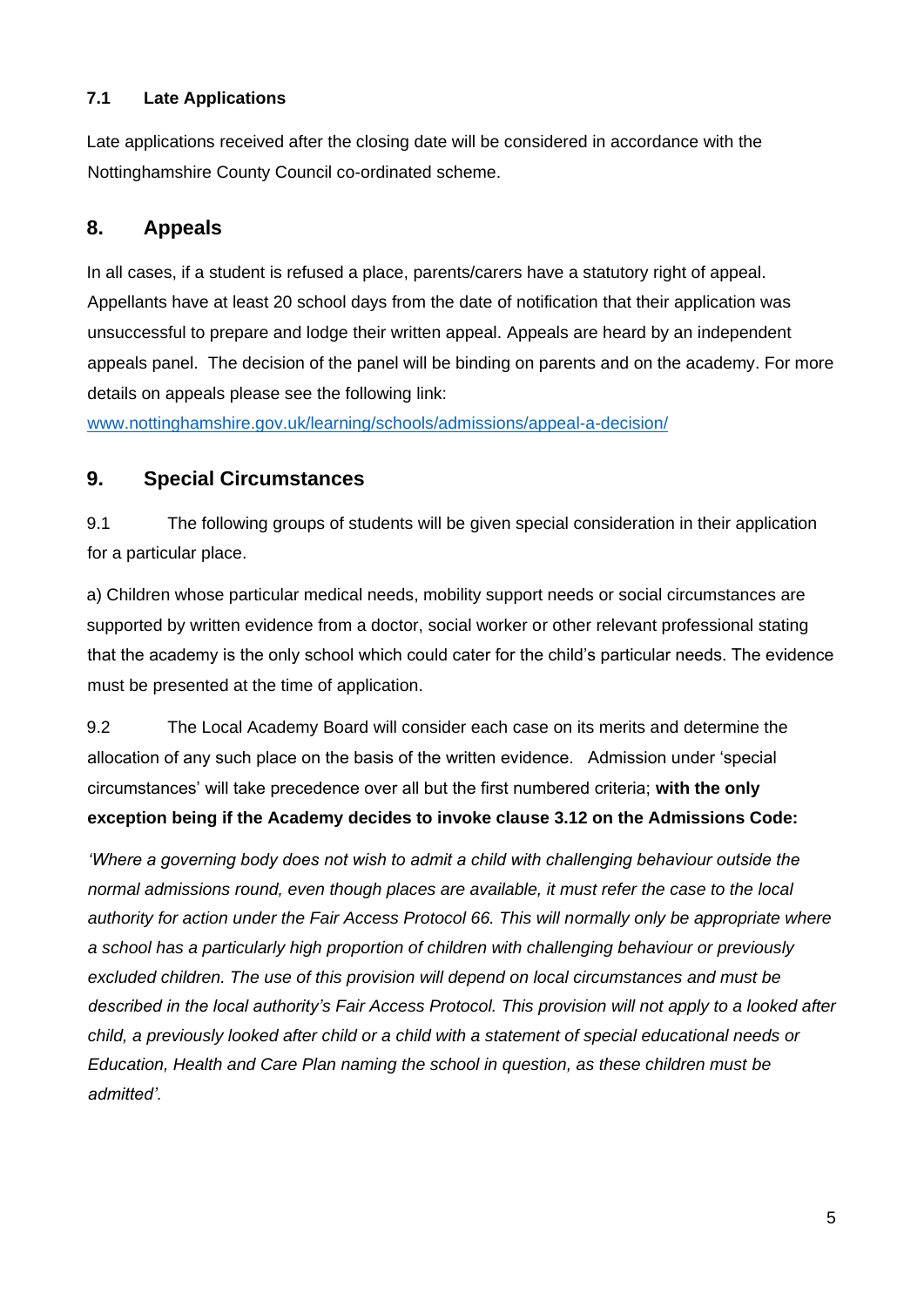## **10. Oversubscription**

#### 10.1 Oversubscription Criteria

If the number of preferences received for Diverse Academies does not exceed the admission limit, all preferences will be met,

10.2 However, if there are more applications for admission to an academy than there are places available, preference will be given to children in the following order :

a. When the Academy is oversubscribed, priority for admission will be given to those children who meet the criteria set out below, in priority order

i Looked after and previously looked after children The School Admissions Code 2021 states that all admission authorities must give highest priority to this group of children and provides the

following definition:

A 'looked after child' is a child who is (a) in the care of a local authority, or (b) being provided with accommodation by a local authority in the exercise of their social services functions (see the definition in Section 22(1) of the Children Act 1989) at the time of making an application to a school.

Previously looked after children are children who were looked after, but ceased to be so because they were adopted (or became subject to a child arrangements order or special guardianship order). Further references to previously looked after children means such children who were adopted (or subject to child arrangements orders or special guardianship orders) immediately following having been looked after and those children who appear (to the admission authority) to have been in state care outside of England and ceased to be in state

care as a result of being adopted.

A child is regarded as having been in state care outside of England if they were in the care of or were accommodated by a public authority, a religious organisation, or any other provider of care whose sole or main purpose is to benefit society.

Children who were adopted under the Adoption Act 1976 and children who were adopted under section 46 of the Adoption and Children Act 2002.

Child arrangements orders are defined in section 8 of the Children Act 1989, as amended by section 12 of the Children and Families Act 2014. Child arrangements orders replace residence orders and any residence order in force prior to 22 April 2014 is deemed to be a child arrangements order. Section 14A of the Children Act 1989 defines a 'special guardianship order' as an order appointing one or more individuals to be a child's special quardian (or special guardians).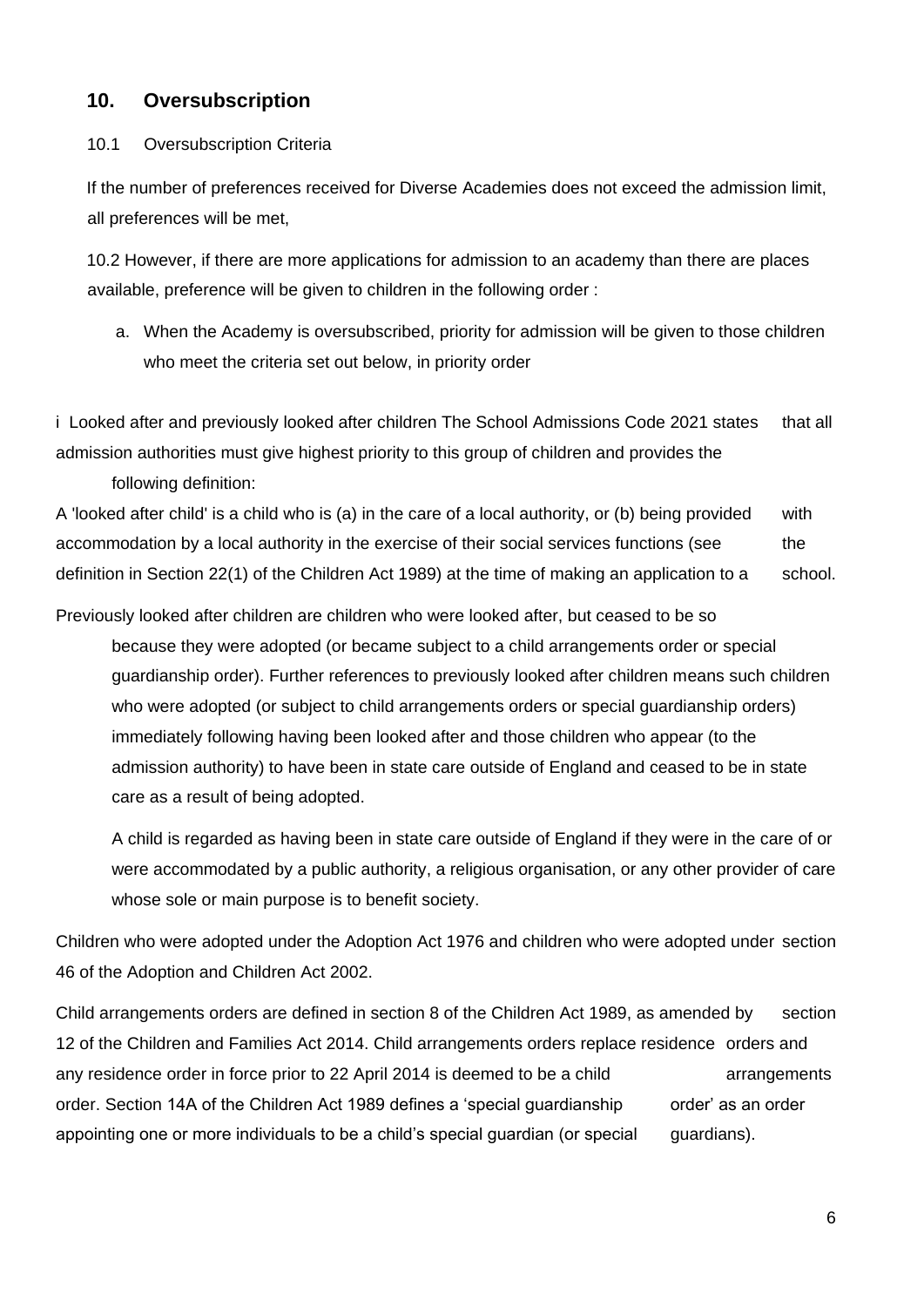- ii Children who live in the catchment area\* and who, at the time of admission, will have a sibling attending the academy.
- iii Other children who live in the catchment area.
- iv Children who live outside the catchment area and who, at the time of admission, will have a sibling attending the academy.
- v Other children who live outside the catchment area.

\*A map of each Diverse Academies academy catchment area is available on request through the academy's website. Or alternatively please use the link below to determine the catchment area of an address. [www.nottinghamshire.gov.uk/learning/schools/school-search/catchment-areas](http://www.nottinghamshire.gov.uk/learning/schools/school-search/catchment-areas)

- 10.3 In the event of over-subscription within any criterion, preference will be given to children who live nearest to the academy as the crow flies. Distances are measured from the main administrative point at the school campus to an address point (using eastings and northings as defined by Ordnance Survey) to the child's home using the local authority's computerised distance measuring software. In the event of two applications that cannot be separated by distance, both applications will go to the local board of governors for consideration and decision made by drawing lots which will be independently verified. Where one child of a multiple birth can be admitted, the other child/children will also be admitted.
- 10.4 Three documents to confirm proof of address may be required in the form of:
- 1. Solicitor's letter confirming completion of a house move OR a signed tenancy agreement OR rent book
- 2. Utility bill, driving licence or evidence of council tax payment schedule.
- 3. Child benefit book, child tax credit record or doctor's record

#### **11. In Year Admissions**

Diverse Academies participate in Nottinghamshire County Council's in-year scheme. Infant class size restrictions will also need to be considered. For full details, please refer to the respective Local Authority's website:

#### [www.nottinghamshire.gov.uk/learning/schools/admissions/changingschool](http://www.nottinghamshire.gov.uk/learning/schools/admissions/changingschool)

If places are available within the year group, applications will be considered in accordance with the admission criteria and oversubscription criteria. However, special consideration may be given to students who are unable to access their current education provider regardless of whether they have moved to the catchment area or not. If places are available, the student will be admitted to the academy. If a place is not available, the student's application will be refused and their name will be added to a waiting list.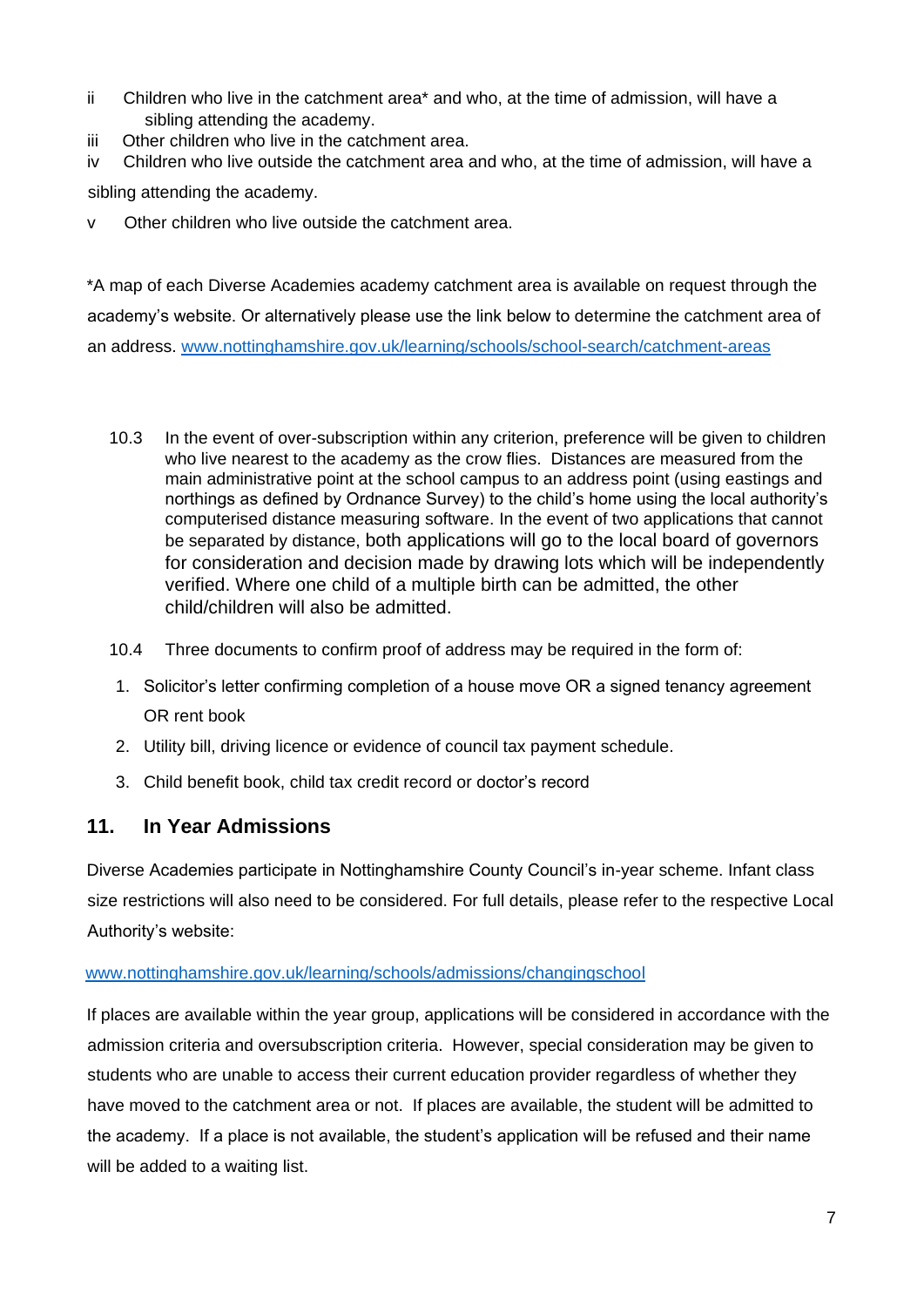Parents will be offered a right of appeal to an Independent Appeal Panel in accordance with paragraph 2.24 of the School Admission Code. For further information on appeals please refer to the following link:

[www.nottinghamshire.gov.uk/learning/schools/admissions/appeal-a-decision](http://www.nottinghamshire.gov.uk/learning/schools/admissions/appeal-a-decision)

## **12. Waiting lists**

12.1 If applications exceed the number of places available in Key Stage 1, Diverse Academies Primary Academies will apply the oversubscription criteria to determine which children are offered a place.

For all applications that are refused the academy will operate a waiting list for the 'Reception Year' in accordance with the oversubscription criteria. Places on the waiting list may go up or down depending on whether places become available. The Local Academy Board, in partnership with the Local Authority will administer the waiting list for the duration of the co-ordinated scheme. The waiting list will close at the end of the autumn term.

12.2 Children's position on the waiting list will be determined solely in accordance with the oversubscription criteria set out above. Where places become vacant they will be allocated to children on the waiting list in accordance with the oversubscription criteria.

12.3 Priority will not be given to children based on the date the application was received or the date their name was added to the list. Looked after Children, previously looked after children and those allocated a place in accordance with a Fair Access Protocol will take precedence over those on the waiting list.

DIverse Academies do not operate a waiting list for any other year group.

## **13. Withdrawal of Offered Places**

13.1 An offer of a place at the respective academy may be withdrawn if the parent has not responded by the deadline for acceptance as outlined in the original offer. A reminder letter will be sent to anyone who has not responded by this date. If the academy has still not received confirmation that the place is required by the extended deadline outlined in the reminder letter, it will be assumed that a place is not required and the offer will be withdrawn.

13.2 The offer of a place will also be withdrawn if it has been obtained through a fraudulent or intentionally misleading application.

13.3 In both of the circumstances outlined above, the applicant has no right of appeal against the withdrawal of an offer and must re-apply in September.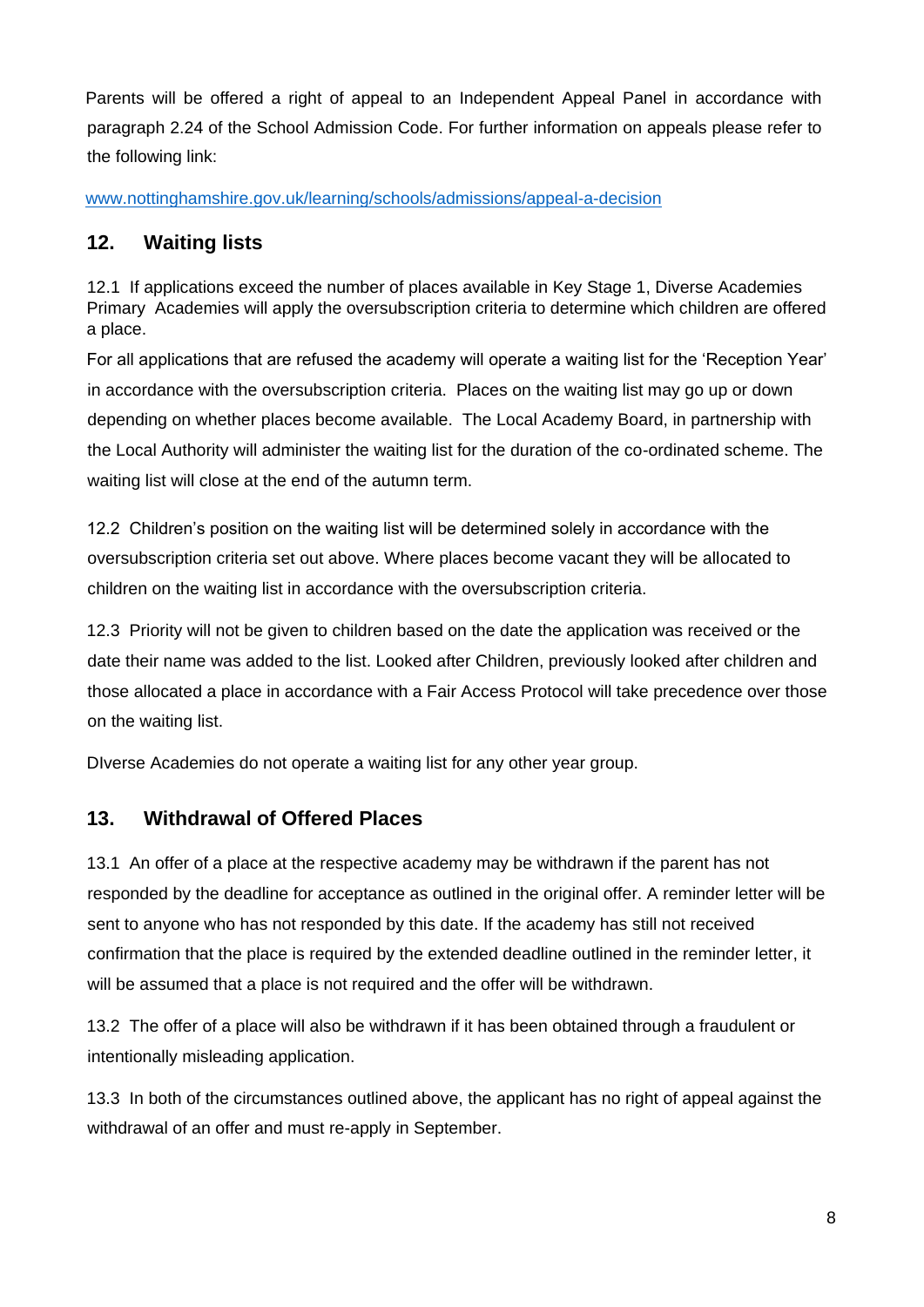#### **14. Admission of students outside the normal age group**

14.1 Parents may seek a place for their child outside of the normal age group, for example, if the child has experienced problems such as ill health. Children should only be educated out of the normal age group in very limited circumstances.

14.2 Nottinghamshire residents should submit a request in writing to the respective academy via the relevant Local Authority's school admissions team as early as possible. Decisions will be based on the circumstances of each case and in the best interests of the child concerned. This will include taking account of the parent's views; information about the child's academic, social and emotional development; where relevant, the child's medical history and the views of a medical professional and whether they have previously been educated out of their normal age group. When informing a parent of the decision on the year group to which the child should be admitted, the parent will be notified of the reasons for the decision.

14.3 Where it is agreed that a child will be admitted out of the normal age group and, as a consequence of that decision, the child will be admitted to a relevant age group (i.e. the age group to which students are normally admitted to the academy) the local authority and admission authority must process the application as part of the main admissions round on the basis of their determined admission arrangements only, including the application of oversubscription criteria where applicable. The parent has a statutory right to appeal against the refusal of a place at a school for which they have applied. This right does not apply if they are offered a place in the academy but it is not their preferred age group.

In addition, the parents of a summer-born child may choose not to send that child to school until the September following their fifth birthday and may request that they are admitted out of their normal age group – to reception rather than Y1. If you are a Nottinghamshire resident, you should submit a request in writing to Nottinghamshire County Council's school admissions team stating whether you wish your child to be admitted into the reception year or year 1 the following academic year.

#### **15. Transfer to junior and secondary education**

Where a child has been educated out of the normal age group it is the parent's responsibility to again request admission out of the normal age group when they transfer to junior secondary school. It will be for the admission authority of the preferred school to decide whether to admit the child out of the normal age group. The admission authority must make a decision on the basis of the circumstances of each case and in the child's best interests, and will need to bear in mind the age group the child has been educated in up to that point.